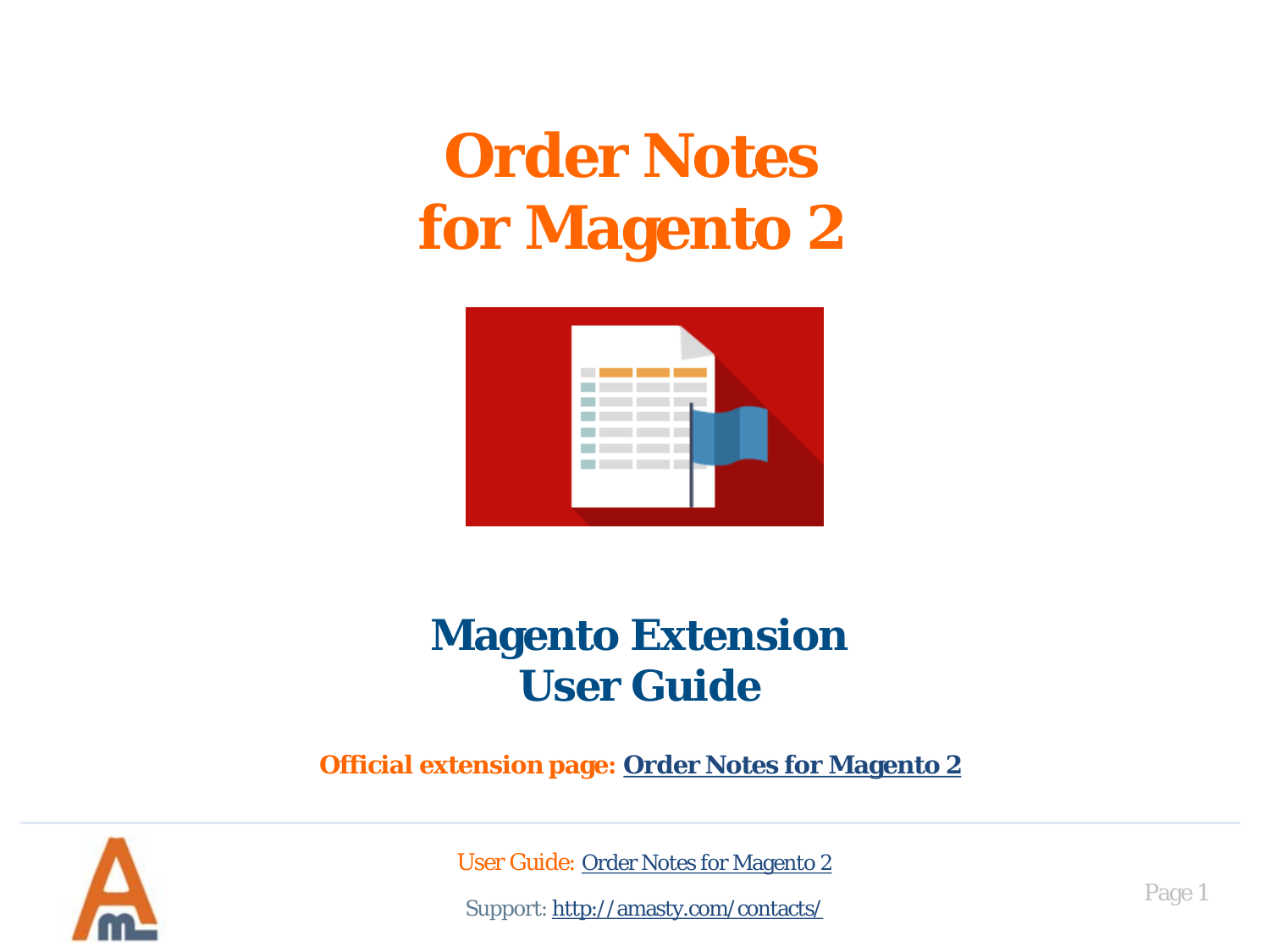# **Table of contents:**

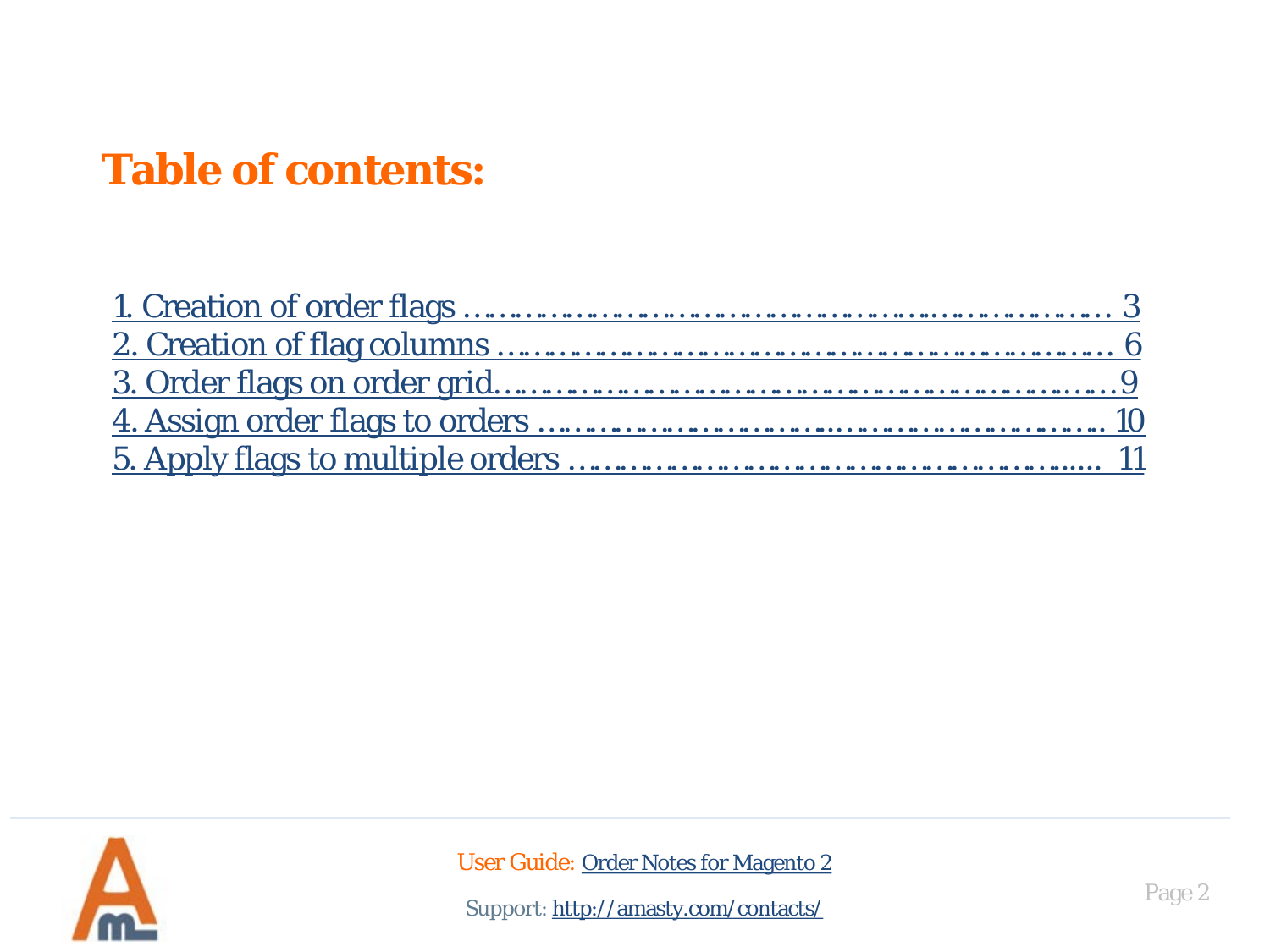## **1. Creation of order flags**

|             | <b>Order Flags</b>                                                                                                                                                                                                                                                                                                                            |              |                              |                                   |                          |                      |  |  |  |
|-------------|-----------------------------------------------------------------------------------------------------------------------------------------------------------------------------------------------------------------------------------------------------------------------------------------------------------------------------------------------|--------------|------------------------------|-----------------------------------|--------------------------|----------------------|--|--|--|
|             | <b>Existing order labels can be seen in</b><br><b>Add New Flag</b><br>Sales -> Order Flags -> Flags.<br>28 order flags, badges and symbols<br>are supplied with the extension.<br>· Default View ·<br>✿<br>Filters<br>mns<br>Feel free to replace them and/or add<br>new<br>28 records found<br>per page<br>۳.<br><b>Click 'Add New Flag'</b> |              |                              |                                   |                          |                      |  |  |  |
| <b>Icon</b> | Priority                                                                                                                                                                                                                                                                                                                                      | <b>Name</b>  | <b>Note</b>                  | <b>Auto Apply on Order Status</b> | <b>Auto Apply on Ord</b> | to create a new flag |  |  |  |
|             | 1000                                                                                                                                                                                                                                                                                                                                          | Red          | Order is canceled            | Canceled                          |                          |                      |  |  |  |
|             | 900                                                                                                                                                                                                                                                                                                                                           | Orange       | Pending Payment Order        | Suspected Fraud                   |                          |                      |  |  |  |
|             | 800                                                                                                                                                                                                                                                                                                                                           | Green        | Order is complete            | Complete                          |                          |                      |  |  |  |
| m           | 700                                                                                                                                                                                                                                                                                                                                           | Grey         | Suspected Fraud              | Pending                           |                          |                      |  |  |  |
|             | 600                                                                                                                                                                                                                                                                                                                                           | Yellow       | Order is processing          | Processing                        |                          |                      |  |  |  |
|             | 500                                                                                                                                                                                                                                                                                                                                           | <b>Black</b> | The order is holding         | On Hold                           |                          |                      |  |  |  |
|             | 450                                                                                                                                                                                                                                                                                                                                           | Ok.          | The order has been corrected |                                   |                          |                      |  |  |  |
|             | 440                                                                                                                                                                                                                                                                                                                                           | Edit         | Edit the order               |                                   |                          |                      |  |  |  |
|             | 430                                                                                                                                                                                                                                                                                                                                           | Plus         | Need to add some information |                                   |                          |                      |  |  |  |
|             | 420                                                                                                                                                                                                                                                                                                                                           | VIP          | VIP order                    |                                   |                          |                      |  |  |  |



#### User Guide: Order Notes for Magento 2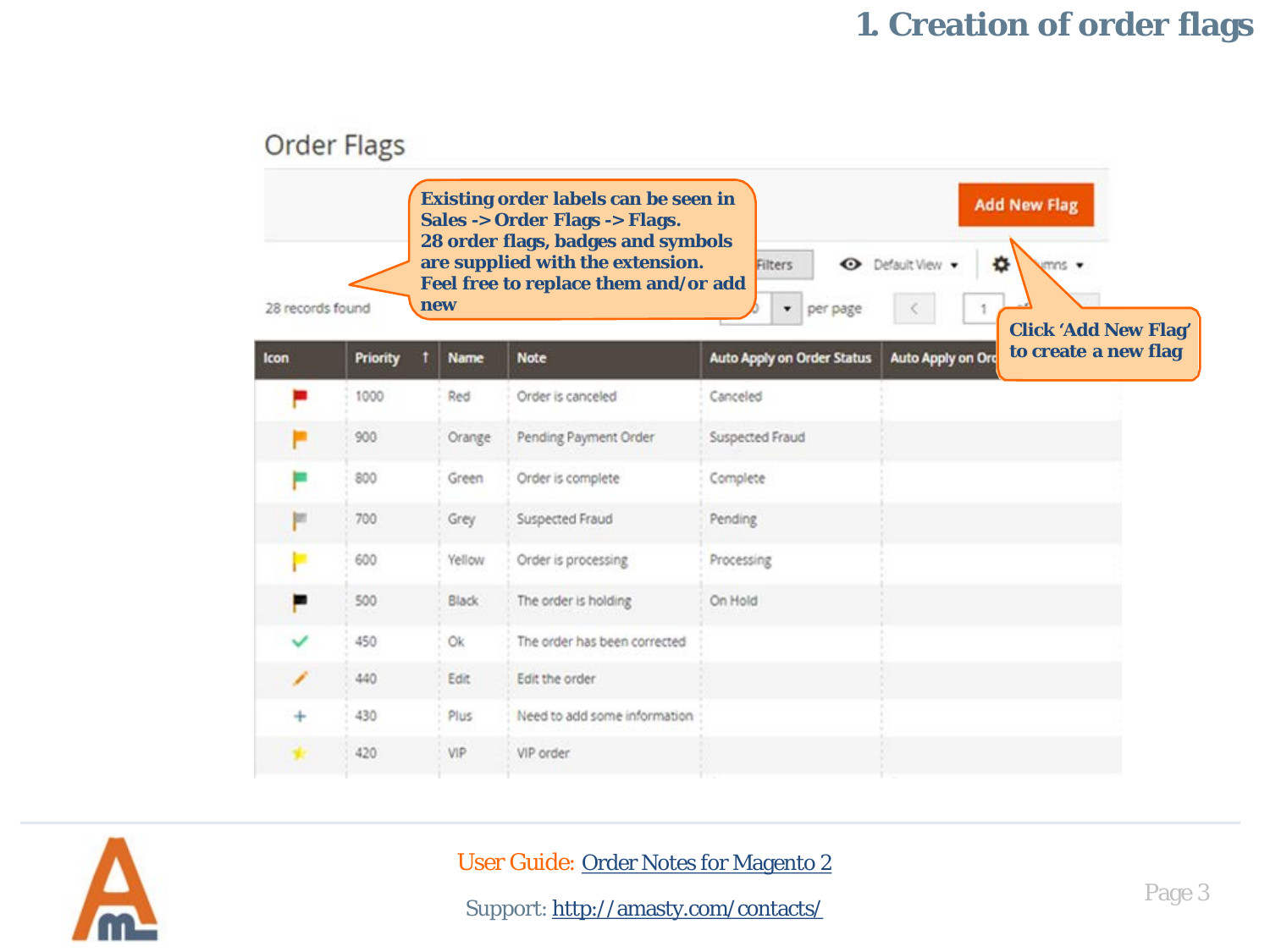#### **1. Creation of order flags**





User Guide: Order Notes for Magento 2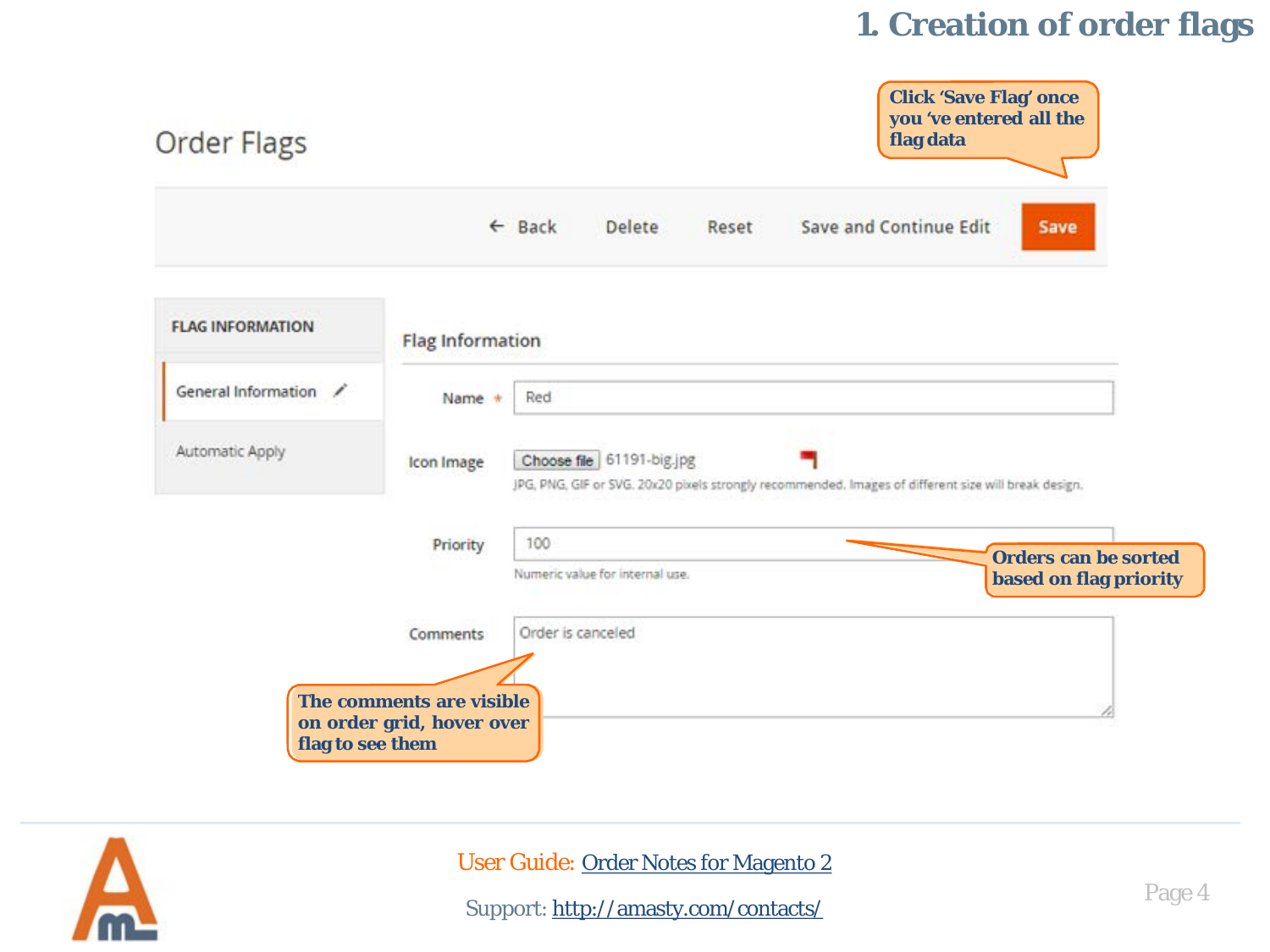#### **1. Creation of order flags**



Set flag if in the order used one of selected payment methods. Each payment method can be selected for only one flag.



#### User Guide: Order Notes for Magento 2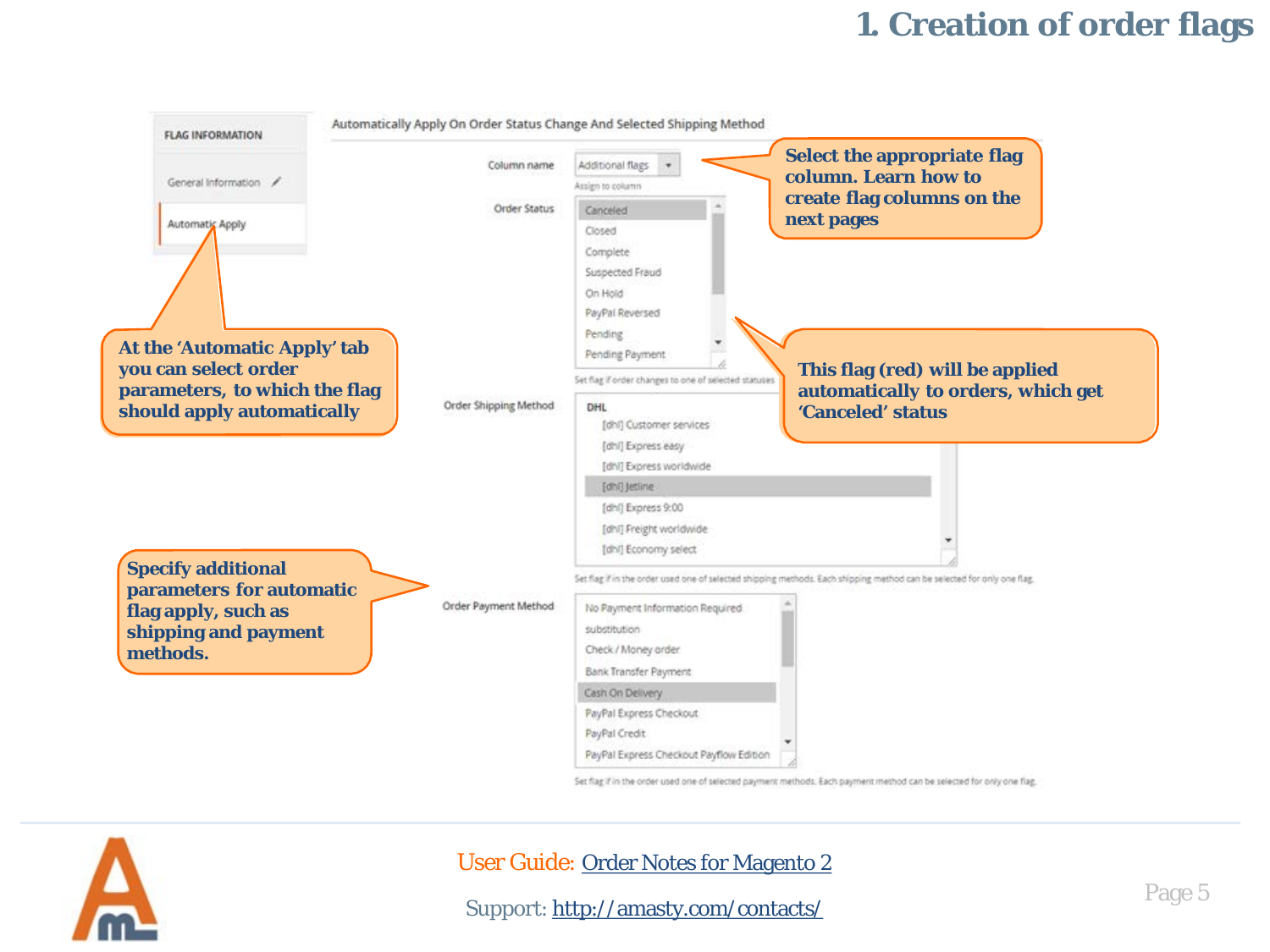#### **2. Creation of flag columns**



| Position       | <b>Name</b>      | <b>Comments</b> | <b>Applied Flags</b>                    | <b>Action</b> |
|----------------|------------------|-----------------|-----------------------------------------|---------------|
|                | Flags            |                 | Red, Yellow                             | Edit          |
| $\overline{2}$ | Additional flags |                 | Magenta, Blue                           | Edit          |
| 3              | Final flags      |                 | Green                                   | Edit<br>nsuk. |
|                |                  |                 | <b>Each column has its</b><br>own flags |               |



User Guide: Order Notes for Magento 2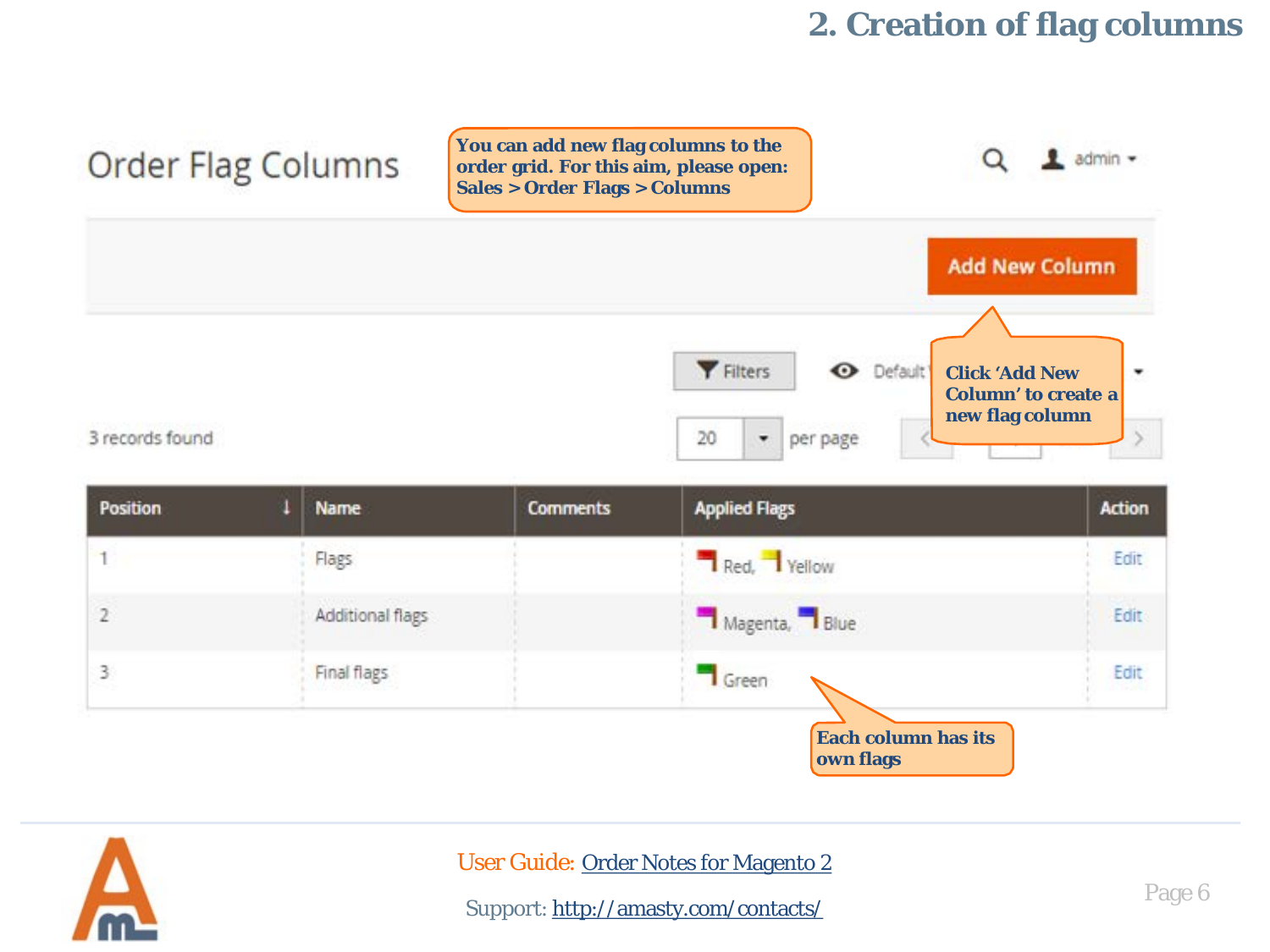#### **2. Creation of flag columns**





User Guide: Order Notes for Magento 2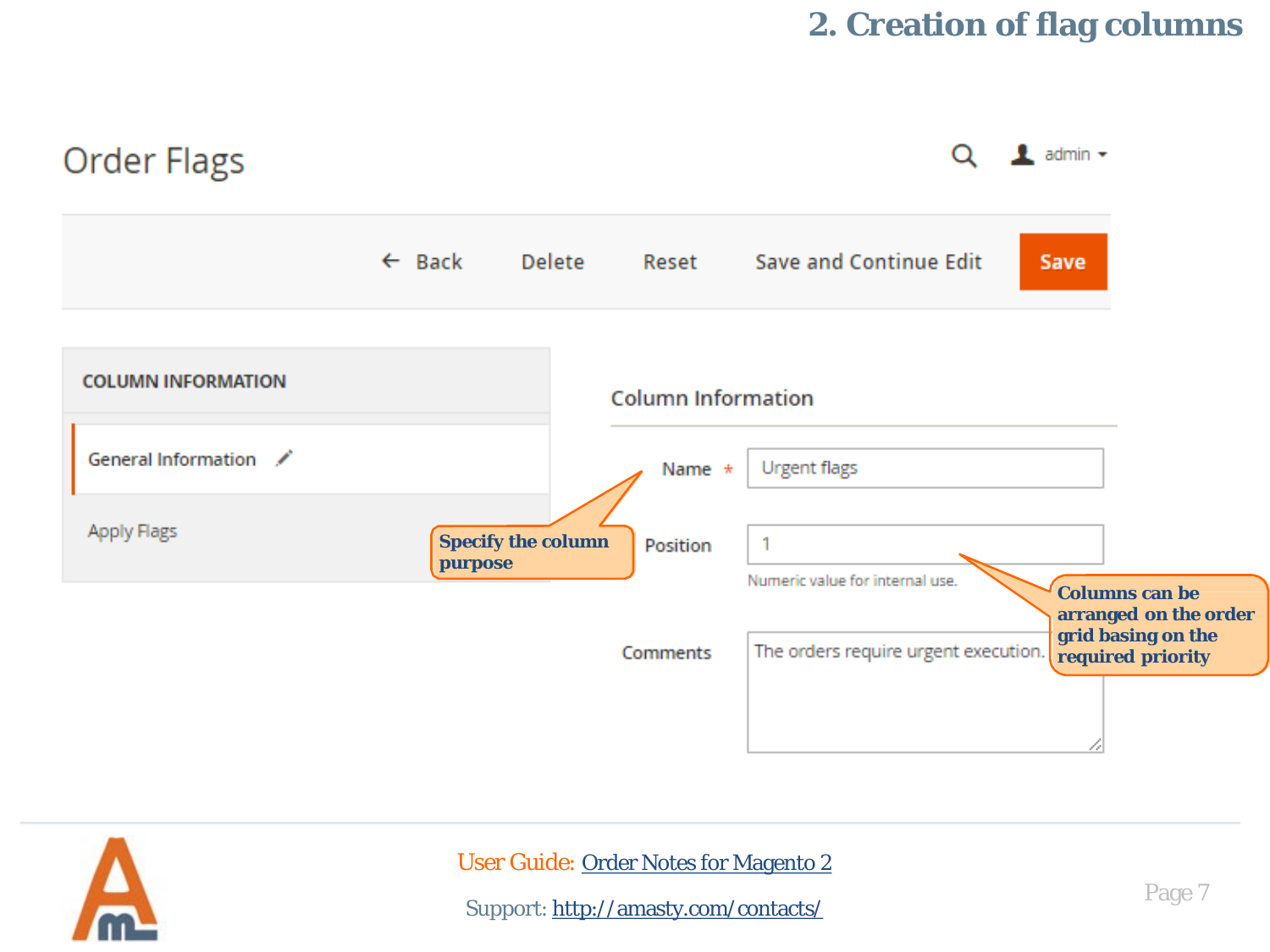#### **2. Creation of flag columns**





#### User Guide: Order Notes for Magento 2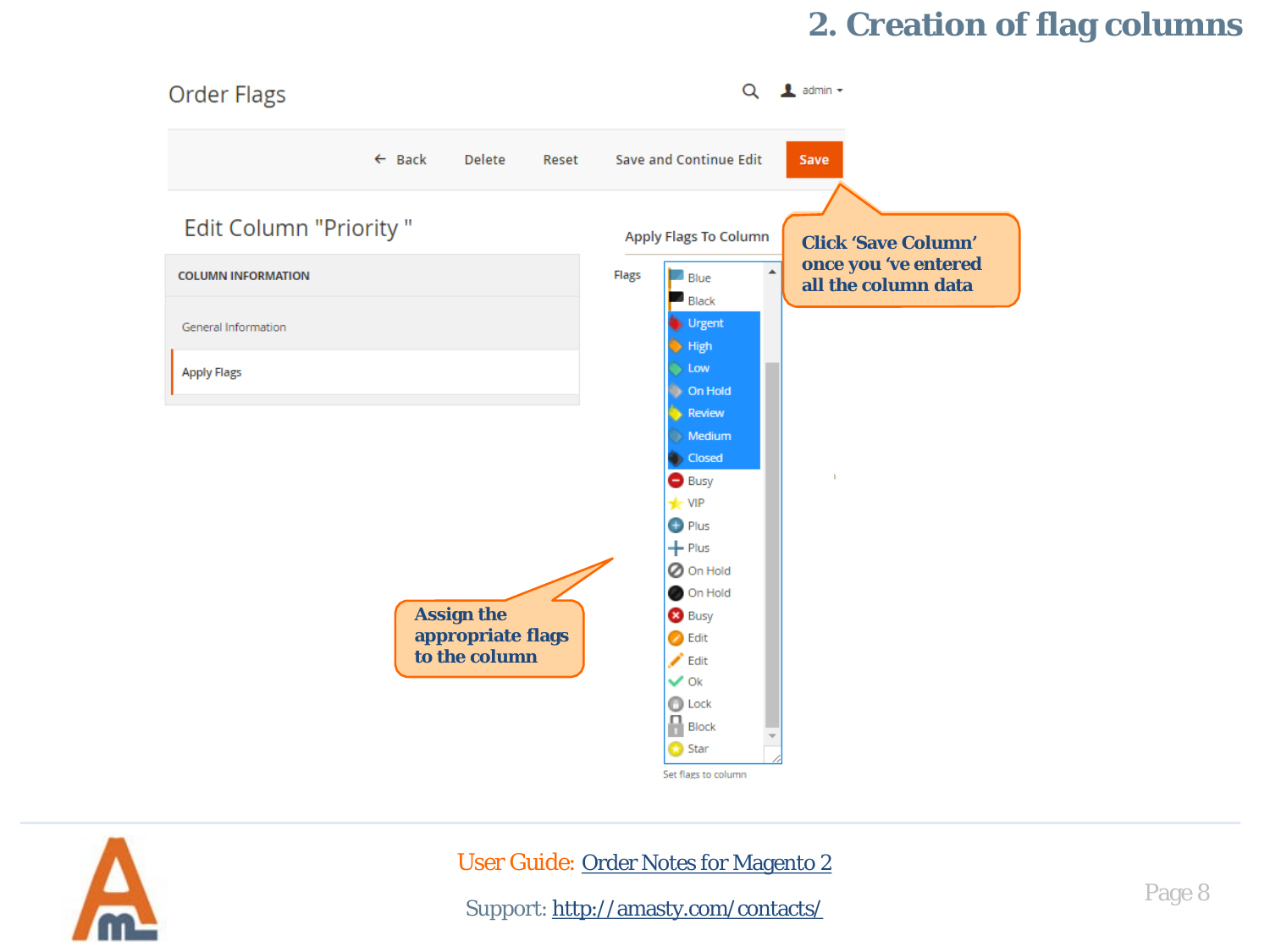## **3. Order flags on order grid**





User Guide: Order Notes for Magento 2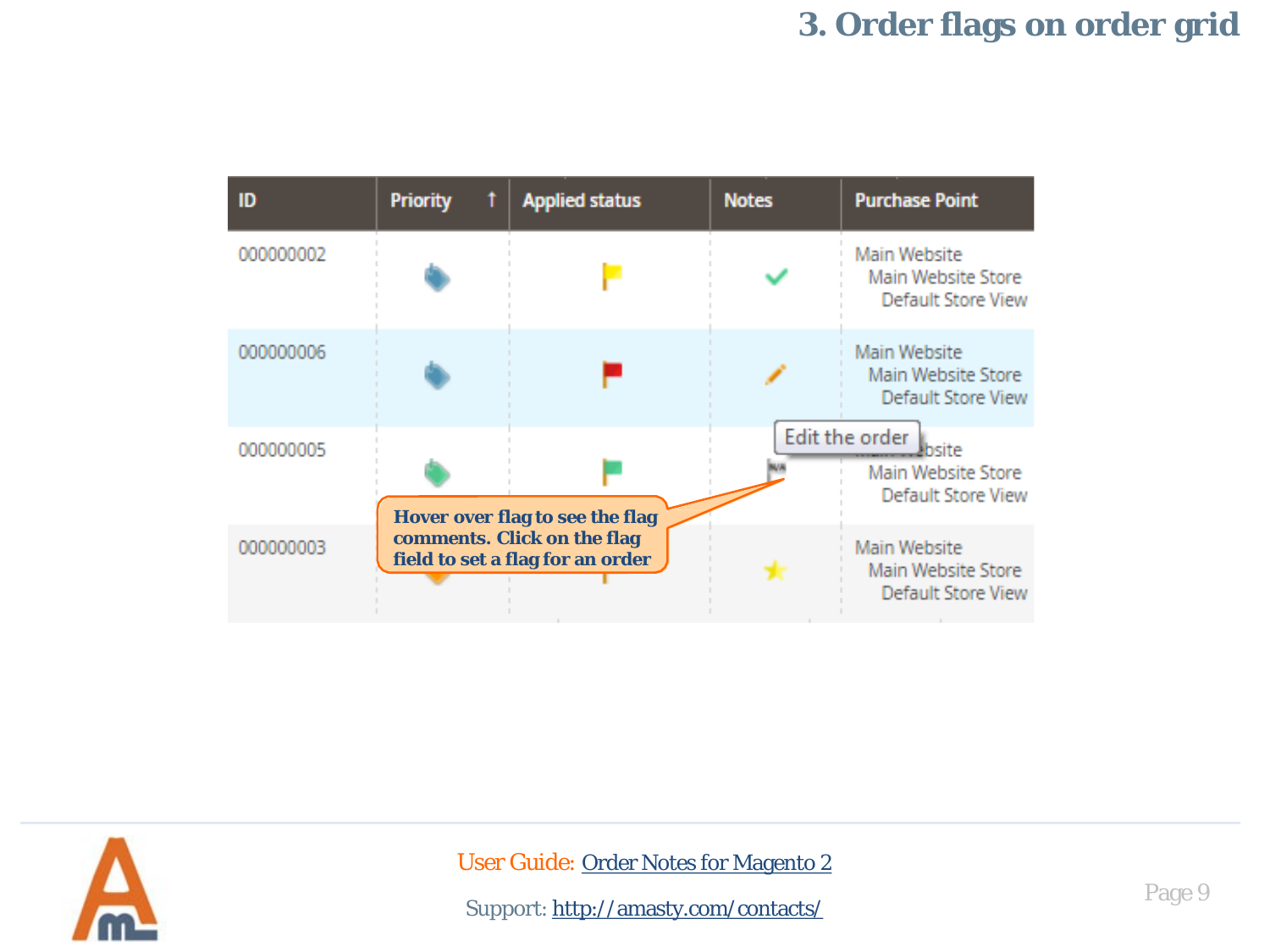#### **4. Assign order flags to orders**





User Guide: Order Notes for Magento 2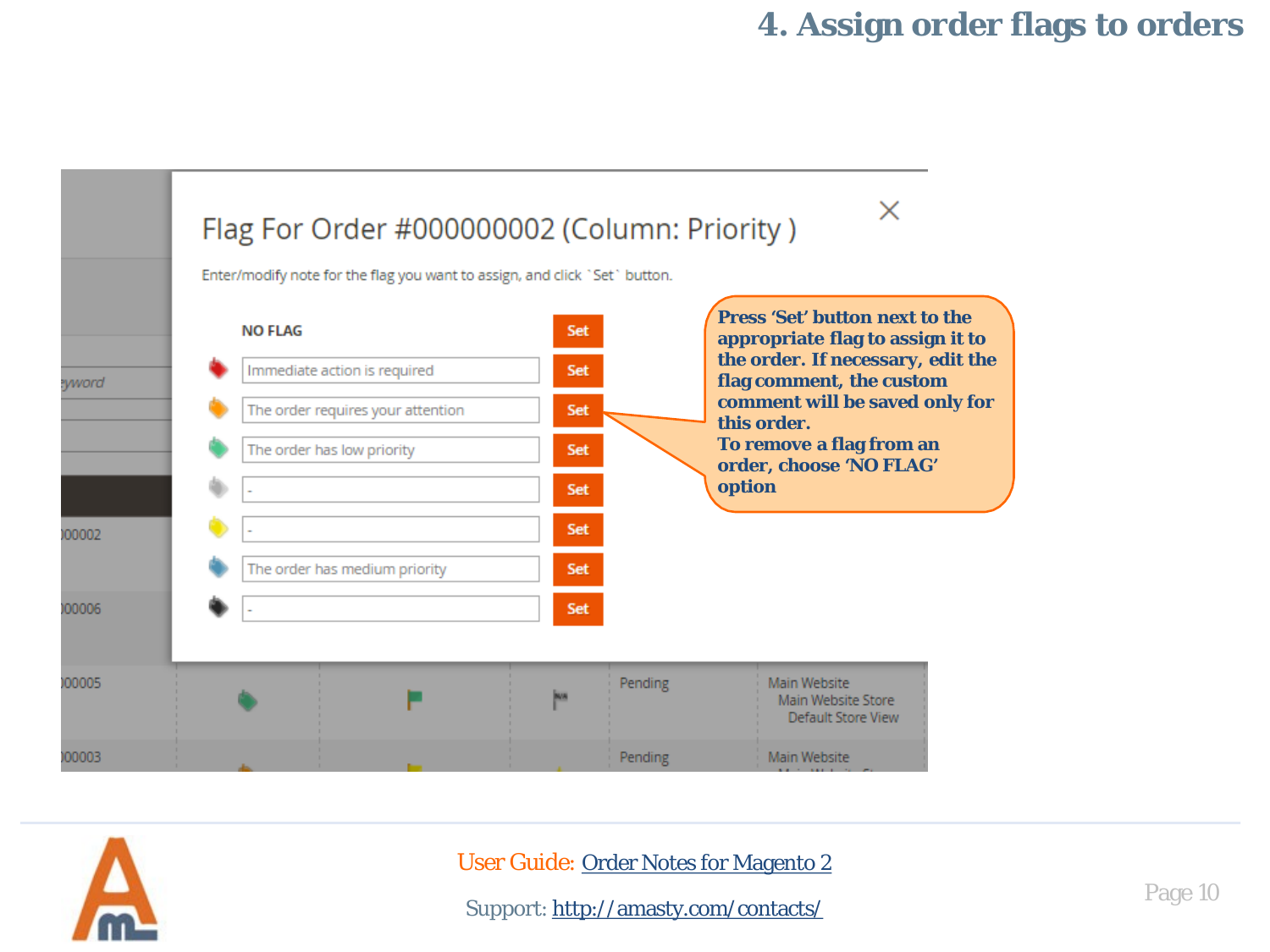### **5. Apply flags to multiple orders**

#### Orders





User Guide: Order Notes for Magento 2